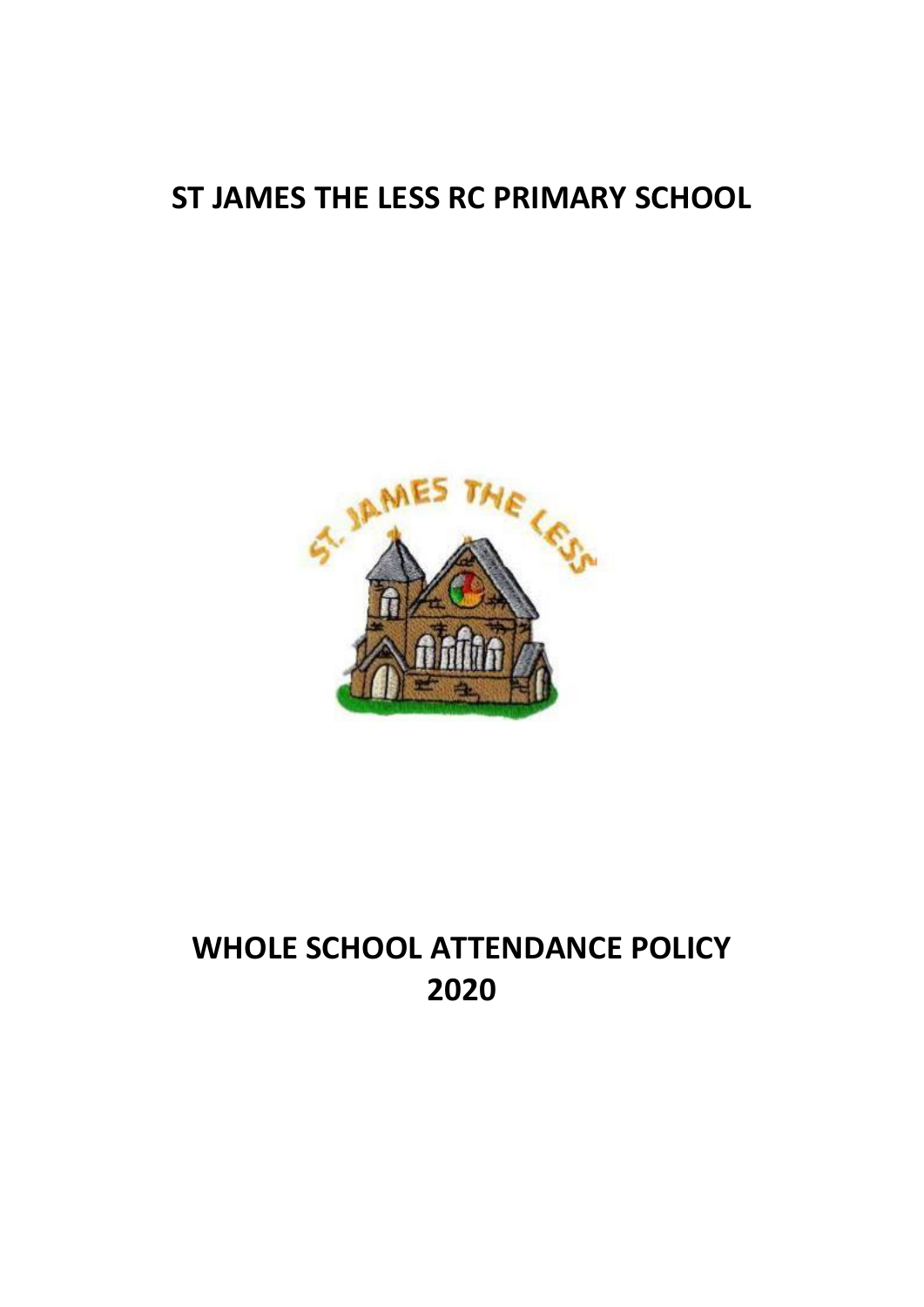## **ST JAMES THE LESS RC PRIMARY SCHOOL WHOLE SCHOOL ATTENDANCE POLICY**

## **Mission Statement**



#### **Rationale:**

At St James the Less RC Primary School we recognise that attending school regularly has a positive impact on learning, progress and therefore the best life chances for children. We will encourage good attendance for all pupils, by offering an environment in which pupils feel valued and part of the school community.

Department for Education (DfE) guidance states that all schools should have effective systems and procedures for encouraging regular school attendance and investigating the underlying causes of poor attendance which should be set out in an attendance policy. These systems should be reviewed regularly and modified where necessary to reflect the circumstances of the school.

#### **Aims**

We will

- Promote a culture across the school which identifies the importance of regular and punctual attendance.
- Make attendance and punctuality a priority for all those associated with the school; including pupils, parents, teachers and governors.
- Further develop positive and consistent communication between home and school.
- Set targets to improve individual and whole school attendance levels.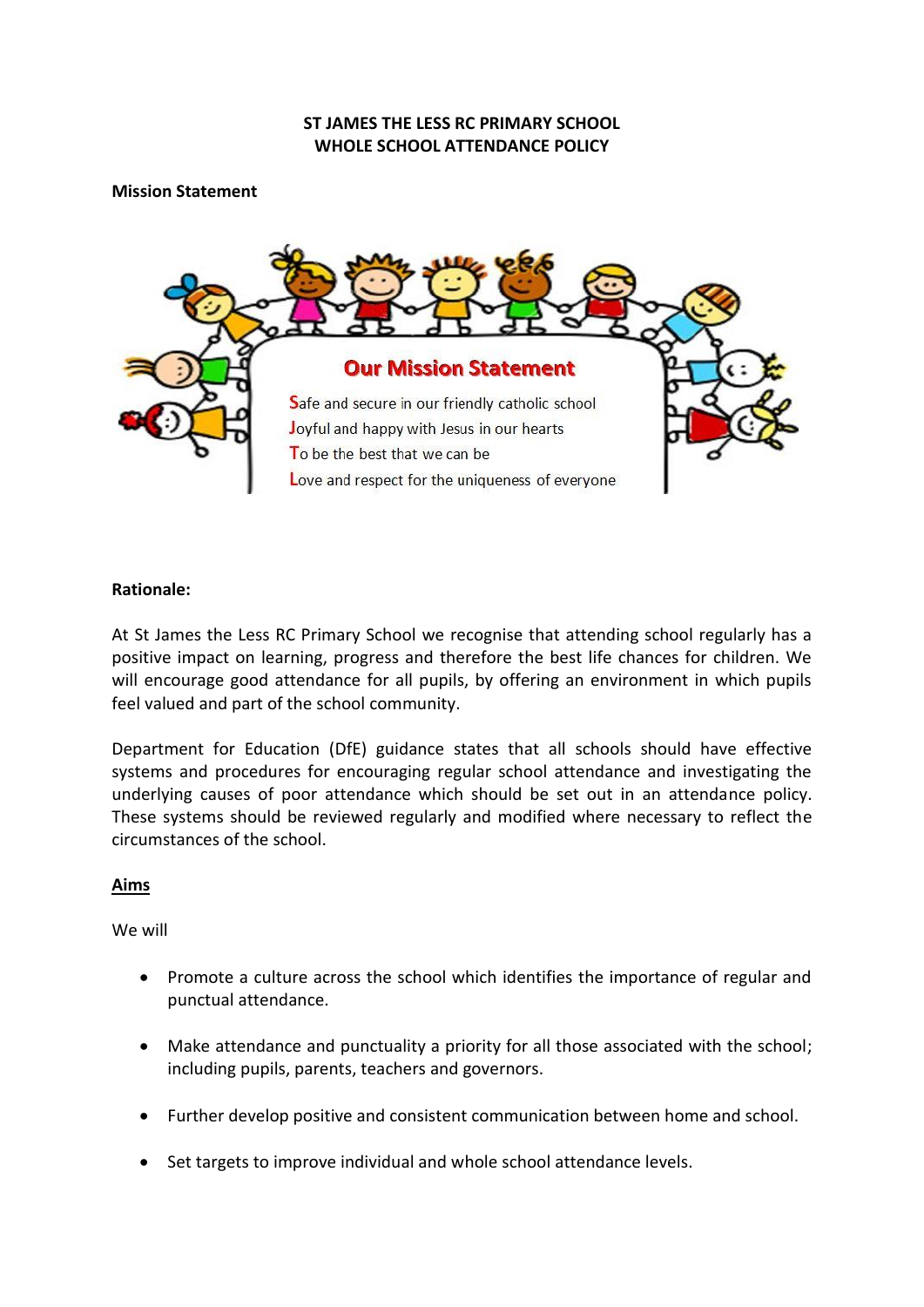## **Rights, Roles and Responsibilities**

We will develop a procedural framework which defines agreed roles and responsibilities for

- Parents and carers
- Pupils
- School staff
- **•** Governors

to complement this policy, and identify how we will deliver our aims in respect of regular and punctual attendance.

This procedural framework will include guidance on

- Registration
- Punctuality
- What constitutes unauthorised absence
- $\bullet$  Leave of absence
- Systems for monitoring attendance and punctuality for individual pupils
- Systems for dealing with absence
- Criteria and systems for referral to and working with the Pupil Attendance Support Team and School Attendance Consultant
- Systems for monitoring whole school attendance and action planning
- Appropriate alternative curricular arrangements

#### **Leave of Absence**

Following the September 2013 amendment to The Education (Pupil Registration) (England) Regulations 2006, schools cannot authorise any leave other than in exceptional circumstances. In St James the Less RC Primary School the head teacher is the person authorised by the 'proprietor' i.e. the governing body, to make this decision. If the leave is being requested for a holiday, approval should be obtained prior to making any bookings.

Leave of absence **SHALL NOT** be granted unless:

- a request for leave has been made in advance, by a parent with whom the pupil normally resides, and
- the head teacher considers that leave of absence should be granted due to the **EXCEPTIONAL CIRCUMSTANCES** relating to the request.

Additional information regarding leave of absence is included with the procedural framework.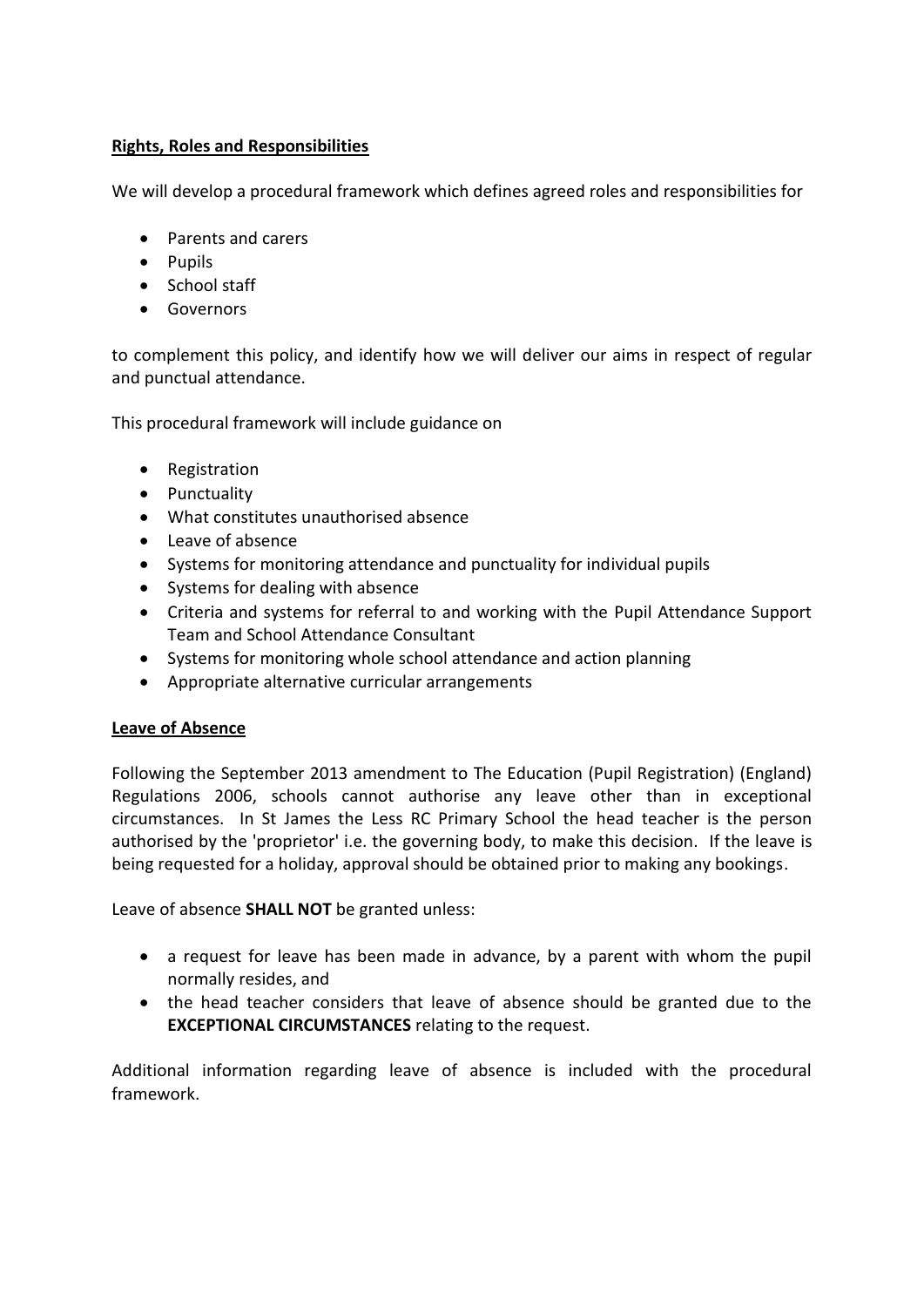## **Religious Absence**

The school will authorise one day of absence per religious festival, e.g. Eid, (i.e. the day set aside by the religious body of which the parent is a member) and this will be marked as 'R' in the register.

Parents must request any additional leave in advance and this can only be authorised if it is felt that exceptional circumstances apply (this would be marked in the register as 'C').

## **Use of Penalty Notices**

In accordance with the current code of conduct, St James the Less RC Primary School may request that the local authority issue penalty notices in respect of unauthorised absence. This includes leave of absence which is taken without a prior request being made; and leave taken after a prior request has been made and parents have been informed that the period of absence would be classed as unauthorised but the leave is taken regardless of this advice. St James the Less RC Primary School may also request that the local authority issue a penalty notice for days taken in excess of the agreed period of leave; without good reason. Parents also risk losing their child's school place if they do not return from leave, as agreed, and readmission cannot be guaranteed.

#### **Partnership Working**

St James the Less RC Primary School will work with the Pupil Attendance Support Team, the School Attendance Consultant and other support agencies as appropriate to ensure regular attendance at school. The criteria for referral and areas of responsibility for staff will be set out in the procedural framework.

#### **Monitoring, Analysis, Action Planning**

St James the Less RC Primary School will use electronic systems for monitoring attendance at both individual pupil and whole school level. We will analyse patterns and trends of nonattendance to inform future action planning and target setting in respect of whole school attendance matters.

#### **Persistent Absence**

The minimum attendance level which is expected at our school is 95%. It is when attendance falls below this level that school will consider whether it is appropriate to offer support in order to improve the situation. Both local and central government pay particular attention to reducing the number of pupils who fall into the persistent absence category (PA). From September 2015 a pupil becomes a persistent absentee when their attendance falls below 90% at any point during the school year; whether the absences are authorised or unauthorised. When attendance nears this level children miss significant amounts of schooling; meaning that their educational progress is put at risk. We need parents' full support in ensuring that attendance does not reach this level. However, if for any reason a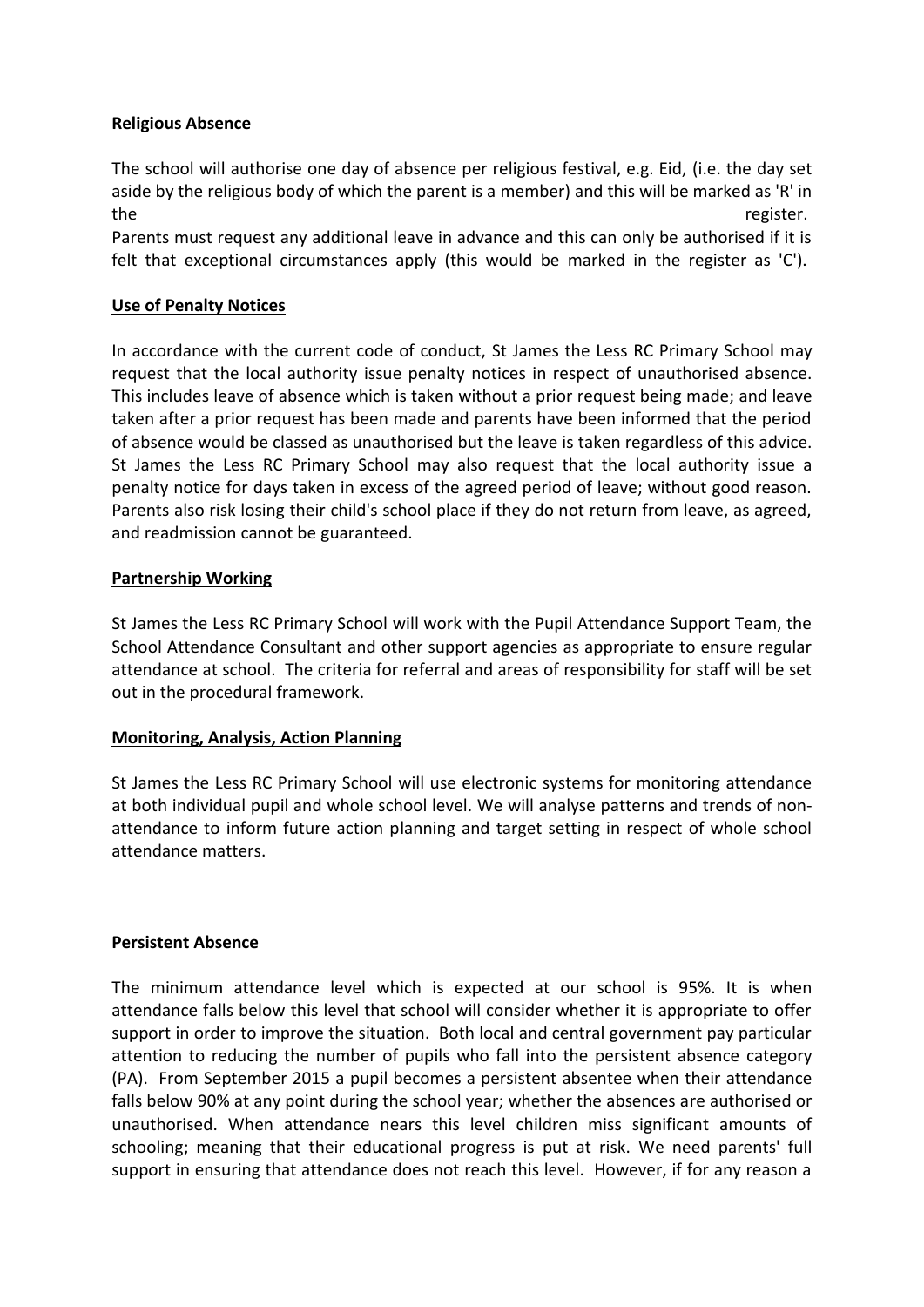child's attendance does fall into this category parents will be asked to do all they can improve the situation.

Families will be supported in this via school's robust systems for managing PA. This support may involve the need for parents, and children of an appropriate age, to agree to a parenting contract. Due to the seriousness of PA status it is highly likely that such cases will be referred to a local authority attendance team (Pupil Attendance Support Team). Furthermore, absence data for individual pupils who are classed as persistent absentees are reported to the Department for Education; along with whole school absence figures.

## **Monitoring the attendance of pupils who are educated off site**

The attendance of all pupils who are educated off site, or those who are dual registered, will be monitored in accordance with the procedures outlined within the procedural framework.

#### **Review of Whole School Attendance Policy**

St James the Less RC Primary School will review this policy and the associated procedural framework annually.

**Last review date:** Autumn 2020

**Next review date:** Autumn 2021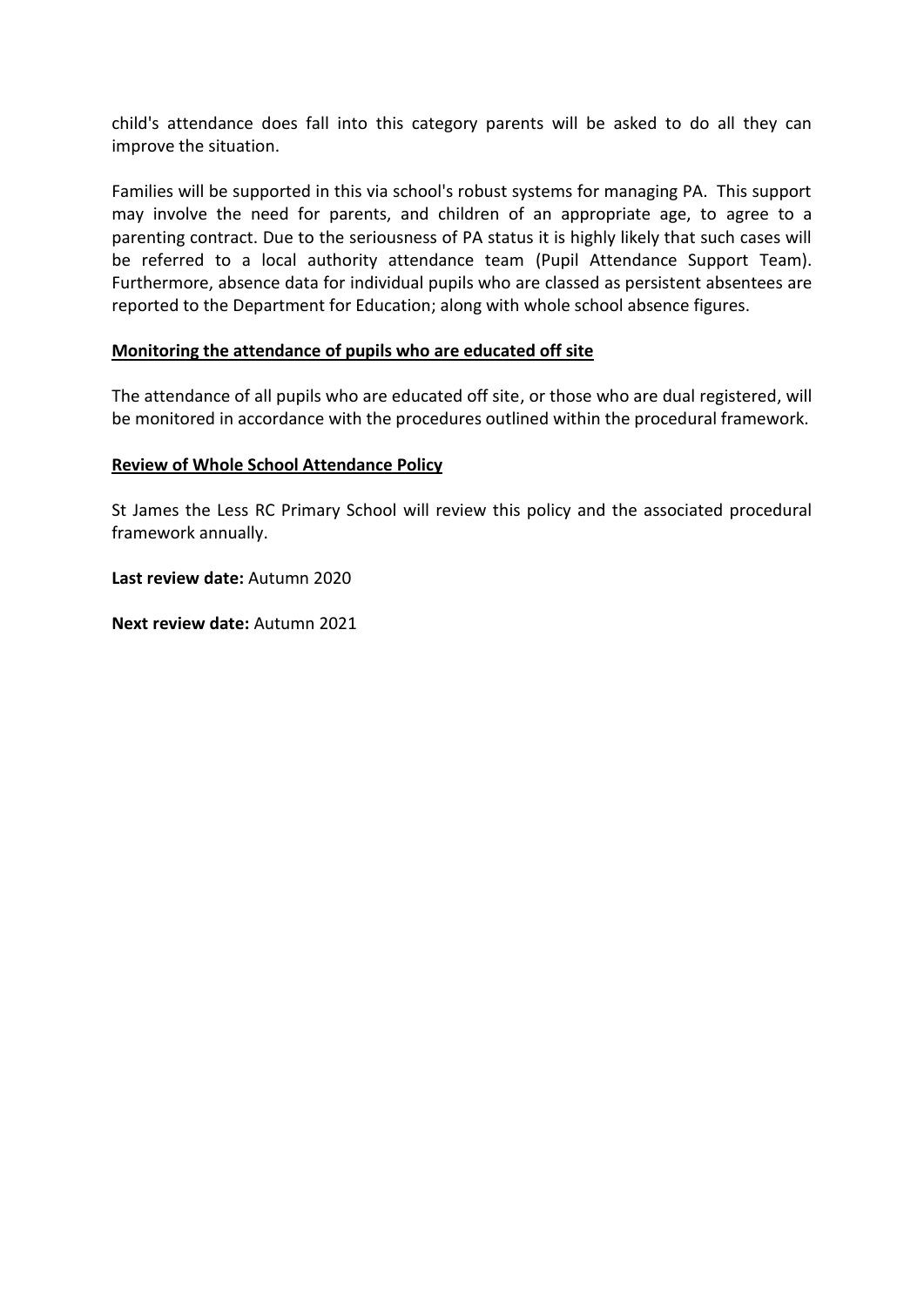## **WHOLE SCHOOL ATTENDANCE POLICY PROCEDURAL FRAMEWORK**

This document forms part of St James the Less RC Primary School's whole school attendance policy. It sets out the rights, roles and responsibilities for parents/carers, pupils, school staff and governors; and the systems and procedures in place to identify how the school will deliver its aims in respect of regular and punctual attendance. It will be reviewed annually.

## **Rights, Roles and Responsibilities**

St James the Less RC Primary School believes that it is important that parents and carers, pupils, school staff and governors all work in partnership to encourage good attendance for all pupils. The following is a summary of the rights, roles and responsibilities for individual groups of stakeholders.

## **Parents and Carers**

- Ensure the child(ren) in their care attend school regularly and punctually
- If the child(ren) is/are absent to inform the school office or class teacher on the first day of absence and provide a reason for the absence
- If the child(ren) is/are absent for more than 1 day, to inform the school office of the continued absence and update as to the reason for the absence regularly
- To avoid leave in term time wherever possible. Where this is not thought possible, contact the school as soon as possible prior to the first proposed day of absence to request authorisation
- To advise the school, by contacting the school office, immediately if they become aware of problems with attendance
- To co-operate with the school in promoting and improving attendance e.g. attending meetings, participation in parenting contracts and supporting the school in agreed intervention/action plans
- Adhere to systems for late registration, signing out and signing in

## **Pupils**

- Attend school regularly and punctually
- Adhere to systems for late registration, signing out and signing in
- Acknowledge behaviour needed out of school to ensure good attendance e.g. early bedtimes and getting uniforms ready the night before

## **School Staff**

The head teacher has overall responsibility for ensuring that there are appropriate and efficient systems in place to promote and support the school attendance policy, that these are adhered to and training is given where appropriate. The head teacher is also responsible for liaison with individual families, the School Attendance Consultant and the Pupil Attendance Support Team (PAST) to ensure appropriate support is given where attendance concerns are identified and for liaison with the local authority and DfE to ensure that the school conforms to all statutory requirements in respect of attendance.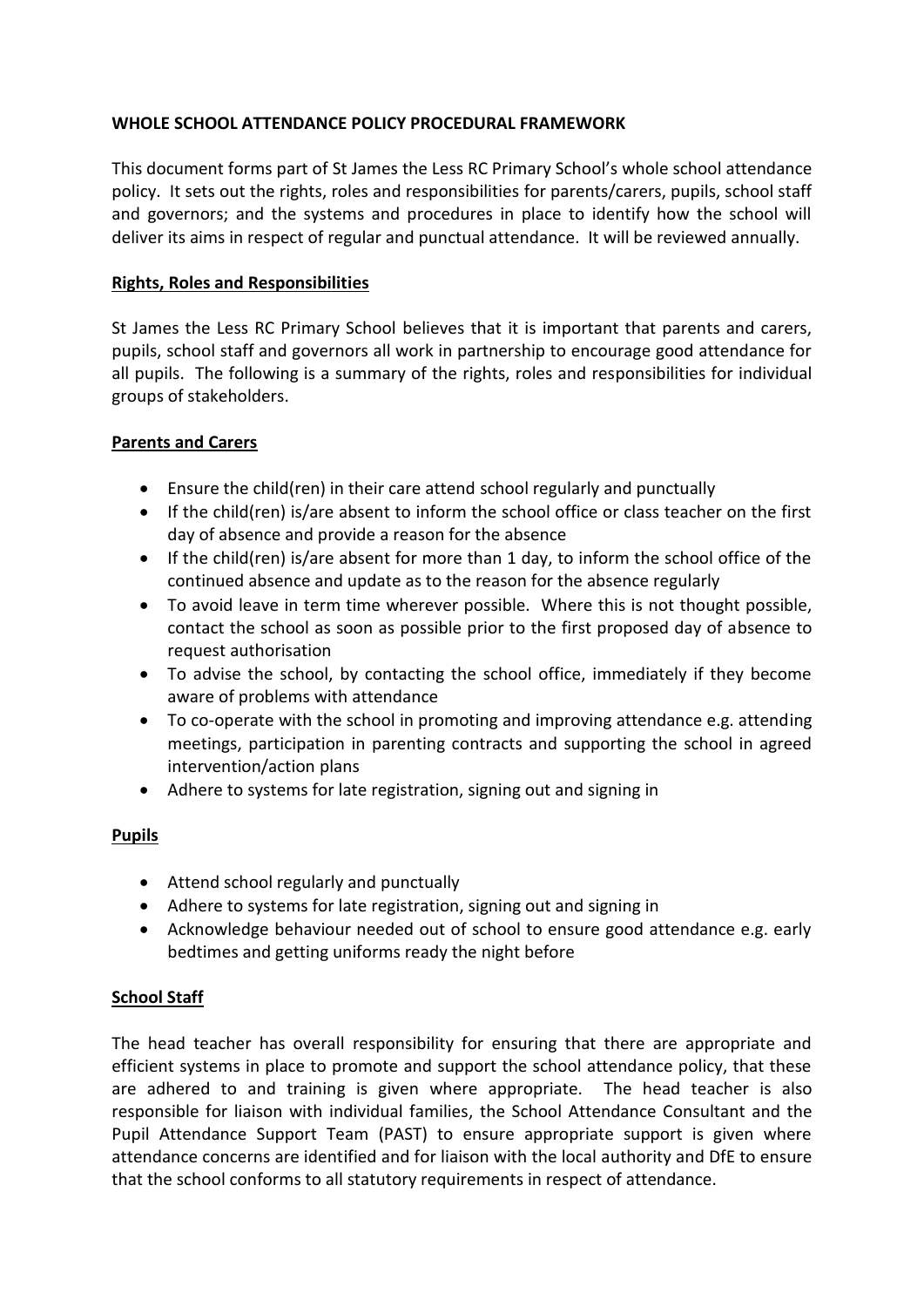However, St James the Less RC Primary School believes that all staff have responsibilities and a role to play in promoting good attendance by:

- Providing a welcoming atmosphere for children
- Providing a safe learning environment
- Ensuring an appropriate and responsive curriculum
- Providing a sympathetic response to any pupil's concerns
- Being aware of factors that can contribute to non-attendance
- Being aware of the role all staff can play in ensuring attendance is seen as important for all pupils and parents
- Adherence to the systems and procedures in place within school to promote good attendance and highlighting any concerns to the head teacher
- Participation in training regarding school systems and procedures
- Willingness to communicate with children and parents about attendance
- Completion of the attendance registers in accordance with the legislation and under the direction of the head teacher

Some staff will have specific individual responsibilities to support the attendance policy and these are outlined in the procedures section of this framework.

## **Governors**

- Ensure compliance with The Education (Pupil Registration) (England) Regulations 2006, as amended
- Adopt an attendance policy and review it annually
- Agree targets for attendance at St James the Less RC Primary School
- Ensure that they receive reports from the head teacher regarding school attendance as part of the school monitoring or school profiling exercise
- Where the school is not meeting its attendance target, or when the governors believe there is cause for concern, to require a review of the systems and procedures in place to promote good attendance
- To promote the strong link between attendance and educational attainment to parents and pupils where appropriate and ensure that the school attendance policy and procedures are communicated effectively
- Authorise the head teacher (or other designated person) to consider and make decisions regarding leave of absence requests
- Work with the head teacher in establishing criteria against which leave requests will be considered. This is important to ensure the process is equitable and consistent

## **Procedures**

## **Registration**

Morning Registration is between 08.45am and 8.55am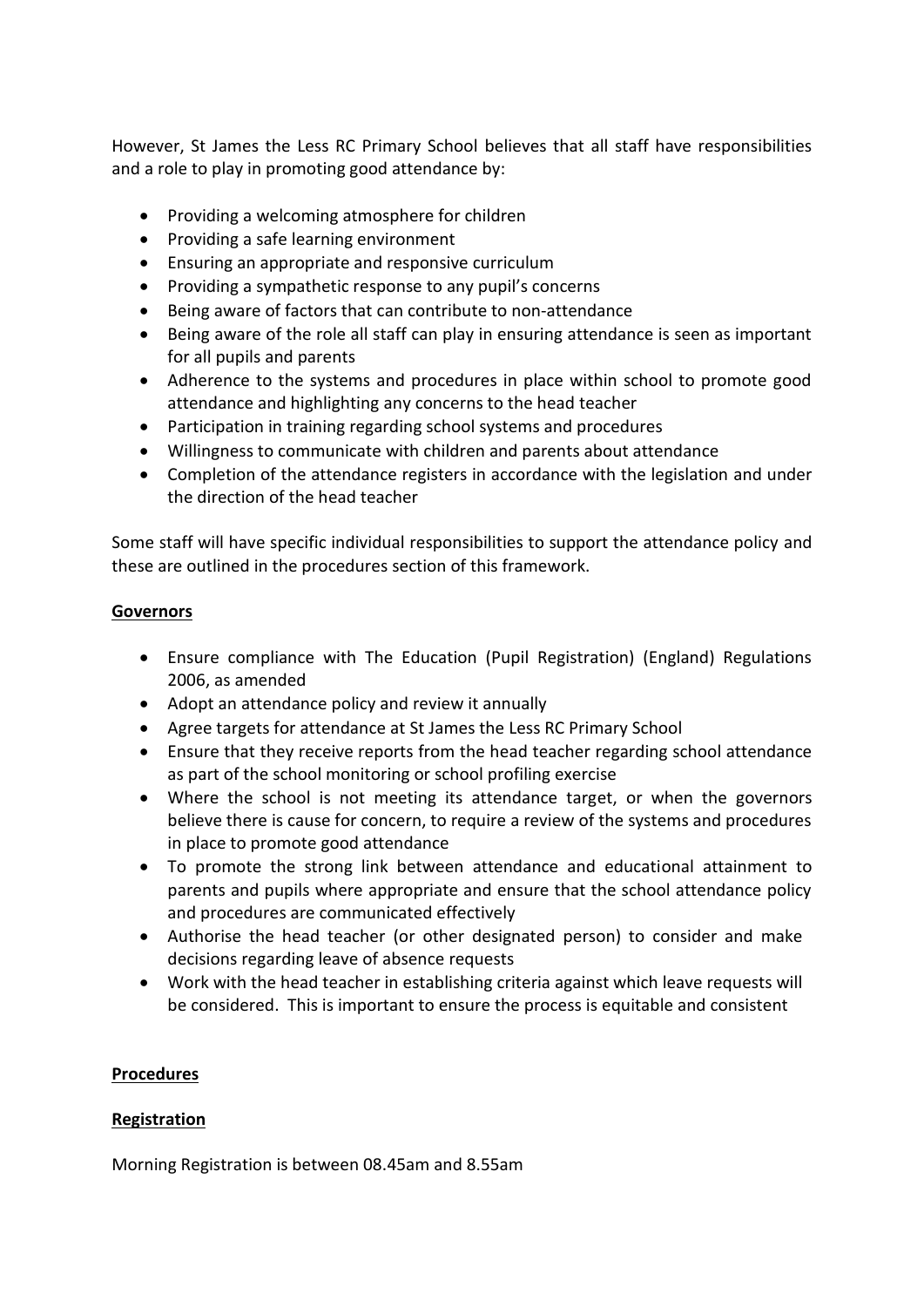## Afternoon Registration is between 1.00pm and 1.05pm

Each class teacher or their nominated representative is responsible for marking children present or absent in the register at morning and afternoon registration. The registers must be completed promptly to avoid discrepancies between classes. The class teacher must ensure that the marked register, plus any notes received regarding absence, is returned to the school office by 9.00am/1.10pm.

The school office is responsible for entering attendance on the electronic register and for inputting absence codes on a daily basis.

## **Late Registration**

Pupils requiring admittance to school following registration periods must go to the main entrance and request entry via the school office. For health and safety reasons parents **MUST** accompany late arriving pupils into the building in order to sign their children into school.

The school office is responsible for maintaining the signing in/out book. This must contain details of name, class, time admitted/time released, reason for lateness/early departure and name of supervising adult. For health and safety reasons, after 8.55am/1.05pm an entry **MUST** be placed in the signing in book before a pupil is admitted or released.

In accordance with current guidance, the attendance registers are closed at 9.15am/1.15pm. This means that any pupil who arrives after the registration period (8.45 to 8.55am/1.00 to 1.05pm) but before the registers are closed (9.15am/1.05pm) will be given a late mark (L) in the register. This code is classed as a present mark, but displays that the pupil arrived late for school. Any pupil who arrives after the registers have closed (9.15am/1.15pm) but before the end of the session will be given a "late after registers closed" mark (U) in the register. This code is classed as an unauthorised absence but displays that the pupil was physically present in school for part of the session.

The fact that the U code is classed as an unauthorised absence means that when it is used pupils are likely to be missing significant amounts of schooling; putting their educational progress at risk. For this reason the use of this code will be considered as serious as any other unauthorised absence and will attract the interest of external agencies, including referral to the local authority attendance team and consideration of the use of legal measures, in just the same way.

#### **Authorised and Unauthorised Absence**

In every instance it is the head teacher who determines whether an absence is recorded as authorised or unauthorised. This decision is made based on information provided by parents/carers. However, because the register is a legal document, the head teacher has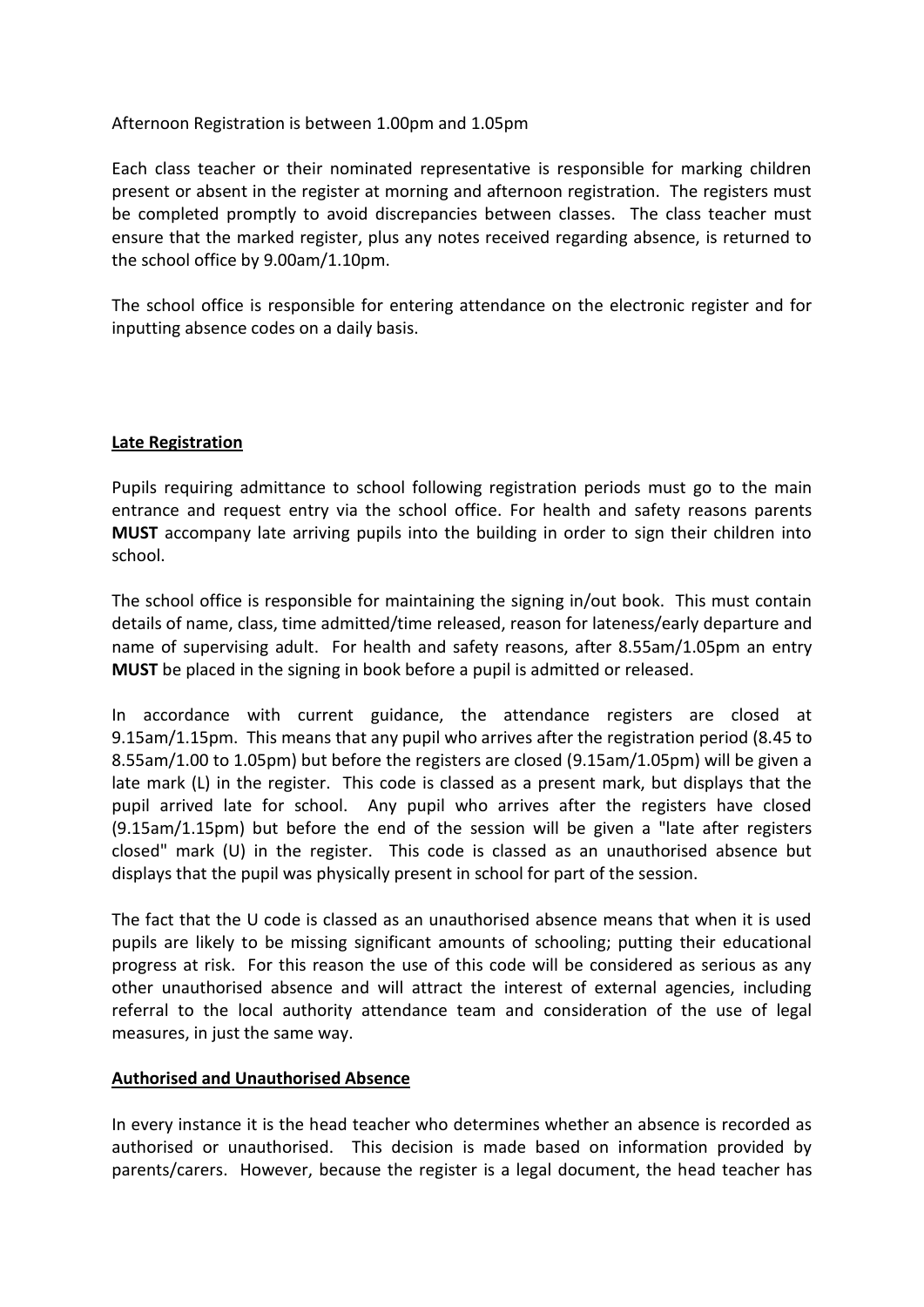responsibility to ensure that it is completed accurately and in accordance with the legislation. For this reason it is not sufficient for an absence to be recorded as authorised based entirely on information provided by parents/carers. Therefore, there may be occasions when it will be necessary for parents to provide evidence of reasons for absence before authorisation is granted. For example, in the case of absence due to illness or medical appointment, evidence may be requested in the form of: sight of a prescription, prescribed medication, a medical appointment card or similar.

The school office is responsible for maintaining records of reason and length of absence.

- Parents/Carers are required to contact the school office or class teacher on the first day of absence, advising of the reason for the absence and expected return date; if known
- Where information is provided to the class teacher they are responsible for passing this information to the school office
- Where a verbal message is taken by school office staff this should be marked in the register and the class teacher informed
- Where a written note is received by the class teacher this should be returned to the school office with the register
- Where the absence is for several days, the parent/carer is responsible for informing the school of the continued absence and updating them as to the reason for the absence on a regular basis
- Where no explanation for absence is provided, or the reason provided is unsatisfactory, the absence will be recorded as unauthorised and will be addressed with parents promptly
- Schools have a responsibility to report such absence to the local authority after a period of 10 school days, or sooner if appropriate
- The reason for absence should be linked directly to the pupil (e.g. illness or medical appointment of/for the child). Reasons for absence relating to parents or siblings may not be authorised

If a child is absent and no contact has been made by the family, the school office will contact the family on the first day of absence, as the registers close at 9.15am. If contact cannot be made the head teacher should be informed and, in the case of prolonged or repeated absence without justification being given, the head teacher will determine whether a referral to the Pupil Attendance Support Team should be made.

The head teacher is responsible for determining what is classed as authorised and what is classed as unauthorised absence.

Examples of authorised absence:

- Medical or dental appointments, which relate directly to the pupil and unavoidably fall during the school day (evidence may be required prior to authorisation)
- Illness of the pupil (evidence may be required prior to authorisation)
- Leave which has been authorised by the head teacher due to exceptional circumstances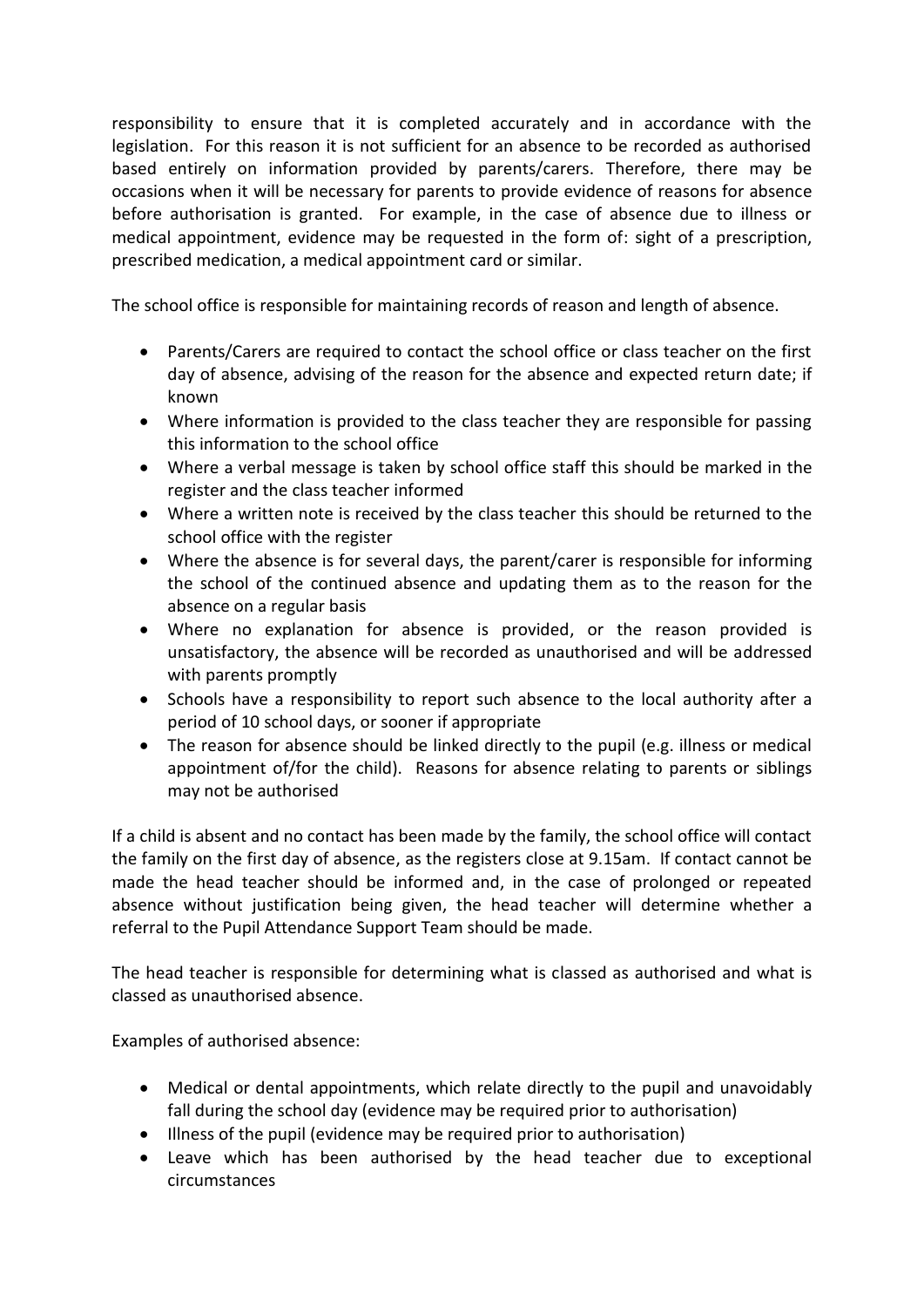Examples of unauthorised absence:

- Parents/carers keeping children off school unnecessarily
- truancy before or during the school day
- absences which have never been properly explained
- children who arrive at school after the register has closed
- shopping, looking after other children or birthdays
- day trips and leave in term time which have not been agreed
- days that exceed the amount of leave agreed by the head teacher

The school office is responsible for inputting the appropriate absence code on the electronic register. Where they are not certain whether an absence is authorised or not they should seek advice from the head teacher.

Office staff may also use the comments facility within SIMS in order to log specific reasons for absence. This facility will allow school staff to monitor and manage developing patterns of absence more effectively and share such information with parents.

## **Signing Out**

The school office is responsible for overseeing the procedure for releasing children where parents/carers have requested and been granted leave during the school day.

The child(ren) can only be released to a parent or authorised carer/family member. When an authorised adult is picking up a child within school time the school office is responsible for ensuring that they (the authorised adult) complete and sign the school signing out book (see above for details of requirements). The school office is responsible for inputting the appropriate absence code on the electronic register.

When a child leaves the school site after the morning or afternoon register has been taken, the original mark must remain in the register and the signing in/out book should be referred to during an evacuation situation to ensure all pupils can be accounted for.

#### **Leave of Absence**

Following the September 2013 amendment to The Education (Pupil Registration) (England) Regulations 2006, schools cannot authorise any leave other than in exceptional circumstances. In St James the Less RC Primary School the head teacher is the person authorised by the 'proprietor' i.e. the governing body, to make this decision. If the leave is being requested for a holiday, approval should be obtained prior to making any bookings.

Leave of absence **SHALL NOT** be granted unless:

• a request for leave has been made in advance, by a parent with whom the pupil normally resides, and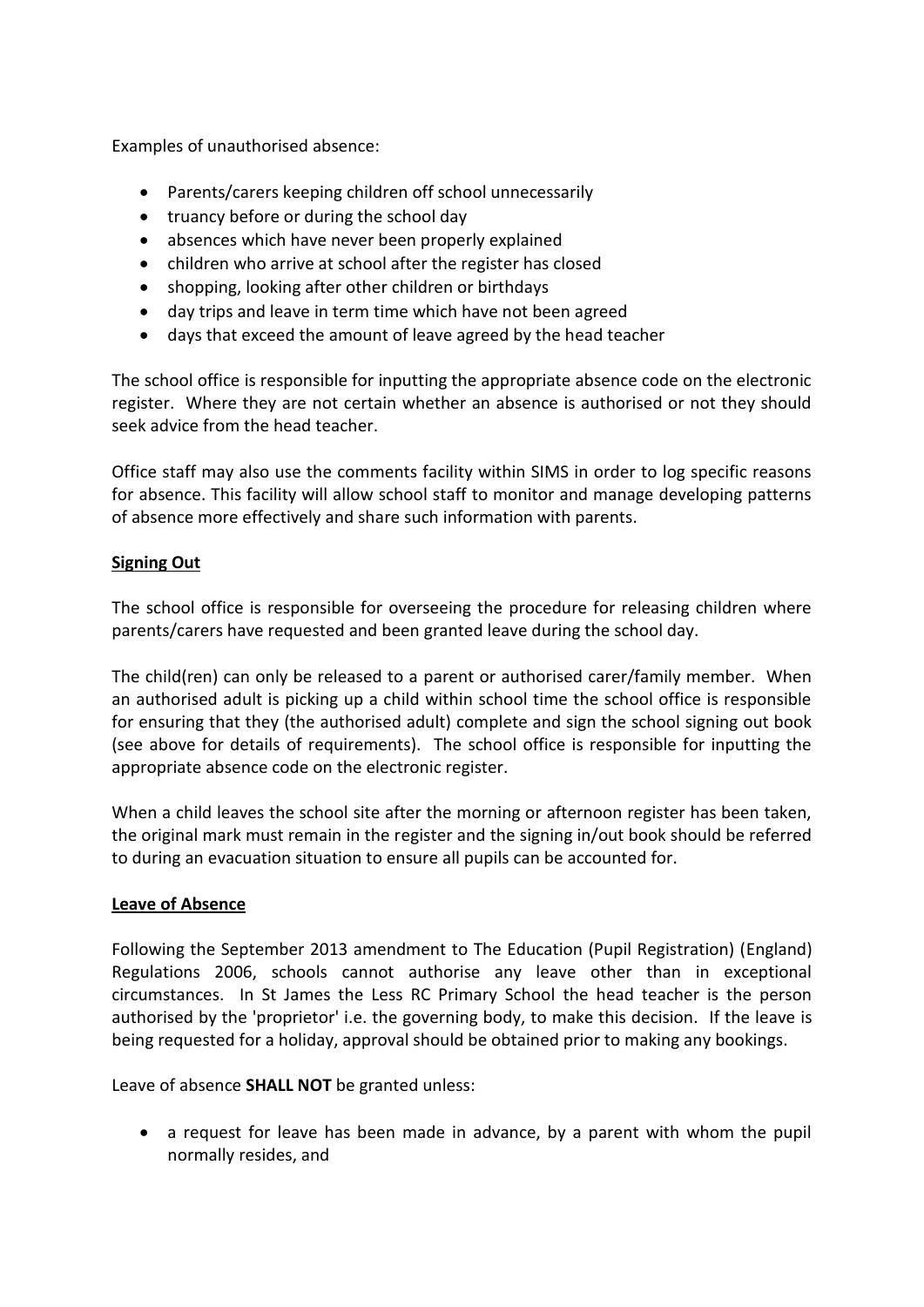the head teacher considers that leave of absence should be granted due to the **EXCEPTIONAL CIRCUMSTANCES** relating to the request.

## **Additional Factors for Consideration**

Pupils attend school for a maximum of 190 days each academic year. Regular attendance is vital for your child's educational progress. The local authority expects that all parents/carers ensure their children attend school whenever possible. Absence during school time is largely prohibited by regulation and hinders academic progress. Even in exceptional circumstances, the following factors may be taken into account when considering an application for leave:

- Will leave at this point in time be detrimental to the pupil's education?
- Will he/she miss any national tests or examinations?
- Is his/her attendance a cause for concern?
- Is the proposed absence during the month of September or any other transition period?
- Has he/she already had leave during term time this year?
- Did he/she have leave of absence during term time in the previous school year(s)?
- Does he/she have any absences which have been recorded as unauthorised this year?

If work commitments are stated as supporting evidence towards an exceptional reason for requesting leave, parents may be asked to provide employer details and any additional evidence which shows why leave cannot be taken during the school holidays

Parents/Carers who need to request leave during term time should complete an application form, available from the school office as soon as possible prior to the first proposed date of absence. The head teacher will consider the request and advise in writing within 5 days whether the absence will be authorised or not. The head teacher may request a meeting with parents before any period of leave is authorised.

## **Use of Penalty Notices**

The school takes unauthorised absence seriously and, particularly in the case of repeated unauthorised absences, will undertake further liaison with the family, pupil, the School Attendance Consultant and the Pupil Attendance Support Team as appropriate. Furthermore, St James the Less RC Primary School may request that the local authority issue penalty notices in respect of unauthorised absence. This includes leave which is taken without a prior request being made; and leave taken after a prior request has been made and parents have been informed that the period of absence would be classed as unauthorised but the leave is taken regardless of this advice. St James the Less RC Primary School may also request that the local authority issue a penalty notice for days taken in excess of the agreed period of leave; without good reason. Parents also risk losing their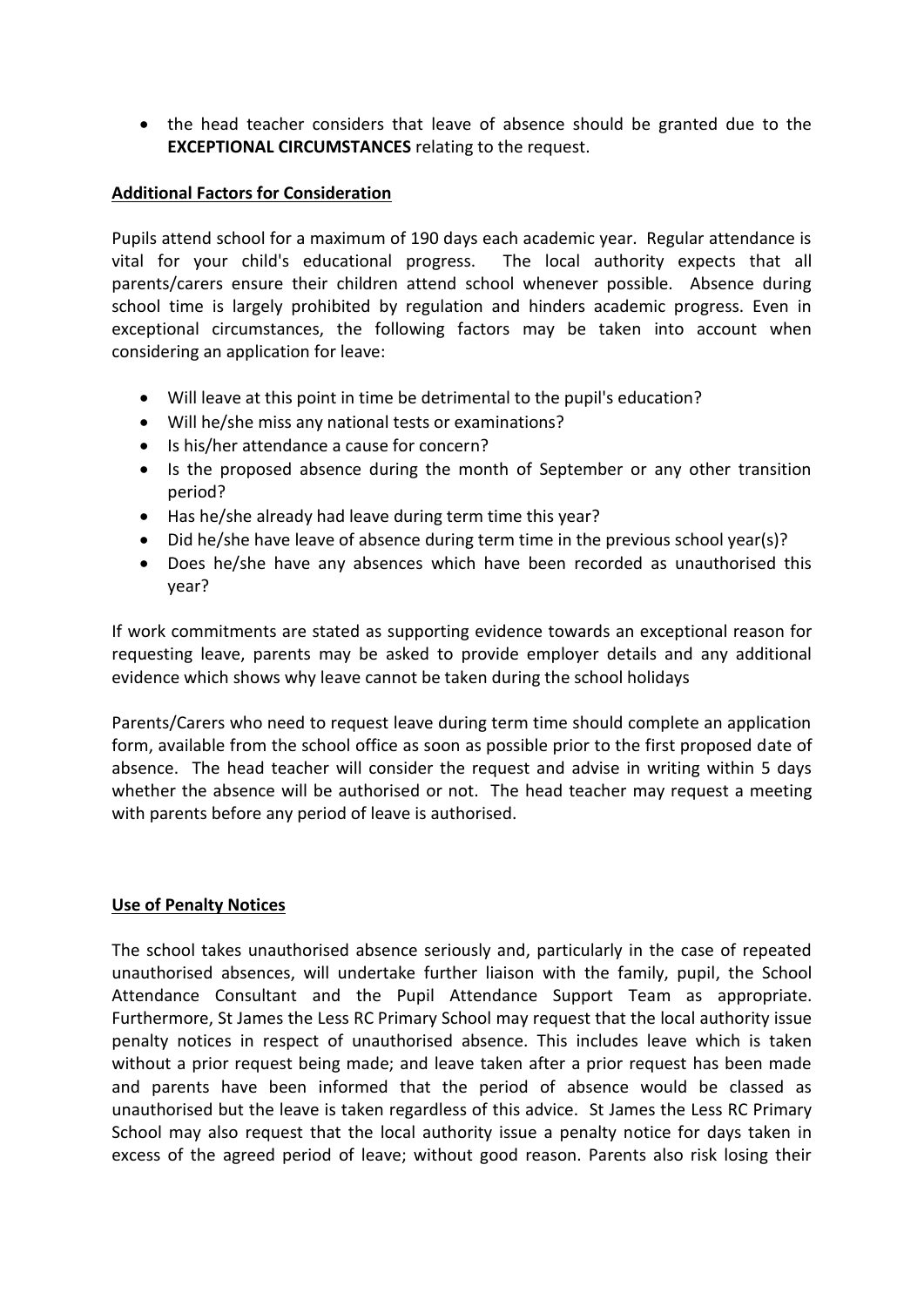child's school place if they do not return from leave, as agreed, and readmission cannot be guaranteed.

The school office is responsible for recording leave requests in the electronic register and will retain copies of correspondence regarding requested leave of absence for 3 years. They will also be responsible for highlighting to the Headteacher if absence continues after the notified period. In this instance the Headteacher will undertake further liaison with the family, pupil, the School Attendance Consultant and the Pupil Attendance Support Team as appropriate and a Penalty Notice may be considered.

## **Monitoring, Analysis and Action Planning**

The governors have determined that the head teacher has overall responsibility for the monitoring, analysis and action planning of school attendance. The head teacher is also responsible for ensuring that data is returned promptly to the local authority and DfE within deadlines. However, it is expected that the day to day implementation of this will largely rest with the class teachers who take the register and highlight causes of concern and the school office who are responsible for maintaining the school records on attendance and for highlighting causes for concern.

The Headteacher will review the attendance records at least once every half term to check that there are no outstanding causes for concern and that codes are being used consistently. In addition, the head teacher will address specific concerns as they arise.

The head teacher is required to review this whole school attendance policy and procedural framework annually and to report on attendance matters to the governors termly. The governors will also review the attendance policy at least annually to ensure that it continues to meet the needs of the school.

If there is a trend of worsening attendance in a particular group of pupils, including pupils who belong to any vulnerable group, discussions should be held between the head teacher and appropriate staff to agree action plans to reverse the trend. It should also be reported to the governors at the next full governor's meeting.

St James the Less RC Primary School also uses whole school incentive and reward schemes in order to raise the profile of; and promote good levels of attendance. These schemes will be reviewed and changed regularly in order to ensure that children remain interested and motivated.

## **Monitoring the attendance of pupils who are educated off site**

When pupils are **dual registered,** their registration status will acknowledge this. For sessions when a dual registered pupil is expected to attend St James the Less RC Primary School the usual attendance procedures will be followed. When this pupil is expected to attend the other establishment our registers will display the D code (Dual Registration). As the **Main School** we retain responsibility for dual registered pupils. Therefore, the other establishment will be contacted regularly in order to ensure that this placement continues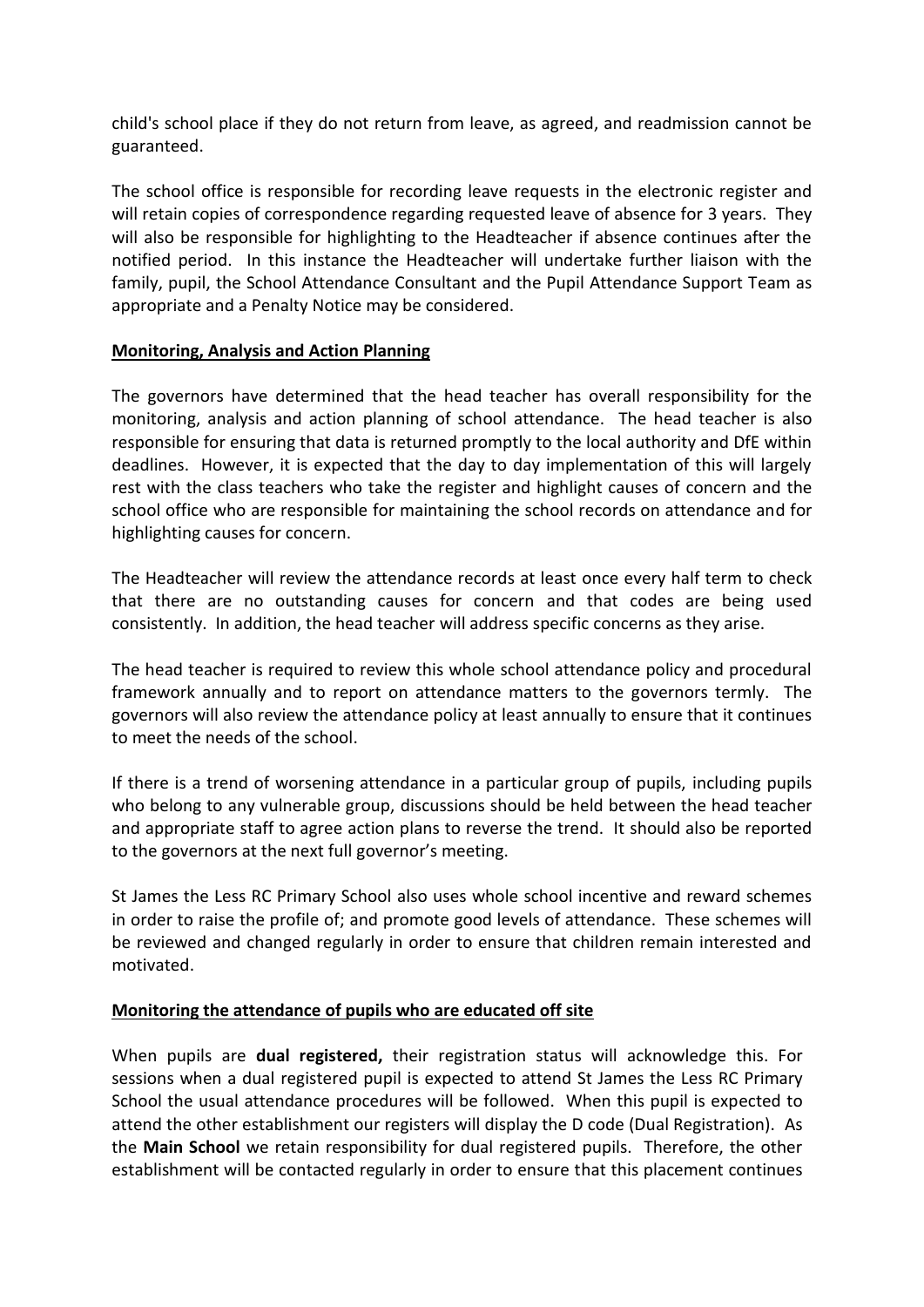to be successful. When this is not the case, appropriate action will be taken. In cases where we are the **Subsidiary School** our normal first day absence procedures will be used and any concerns regarding attendance will be reported to the **Main School**. In addition, we will provide other information regarding attendance to the **Main School** on request.

When pupils are **Present at an Approved Off-Site Educational Activity** school will decide which of the following codes is most suitable:

Code B – Educated off site Code P – Supervised sporting activity

Code V – Educational visit or trip

The head teacher is responsible for the pupil's education and wellbeing during these sessions. Therefore, before any of these codes are used school must ensure that the following criteria are met:

- $\checkmark$  The activity is broadly educational in nature
- $\checkmark$  it is suitable for the pupil's age and ability
- $\checkmark$  it will complement the pupil's curriculum
- $\checkmark$  it is taking place during the session for which the approved off-site educational activity code is being used and
- $\checkmark$  suitable supervision arrangements are in place

## **Criteria and Systems for referral to and working with the School Attendance Consultant and the Pupil Attendance Support Team**

The head teacher is responsible for ensuring consistent referral of regular or unjustified absence. The criteria for referral are outlined in the systems below:

A request for support will be made to the local authority attendance team (Pupil Attendance Support Team) when:

- School have informed parents of their concerns regarding attendance
- School have attempted to employ appropriate strategies in order to improve attendance
- School strategies have failed to prompt the required amount of improvement in attendance OR parents refuse to engage with school support

In addition to the above, the head teacher can discuss general attendance matters with the School Attendance Consultant. The purpose of such discussions would be to:

- Monitor progress towards targets, highlighting any concerns and identifying any action required
- To receive guidance on latest best practice
- To receive information about local and national trends and benchmarking
- To discuss whether current attendance policy and procedures are effective

#### **School System for dealing with concerns about Lateness and Absence**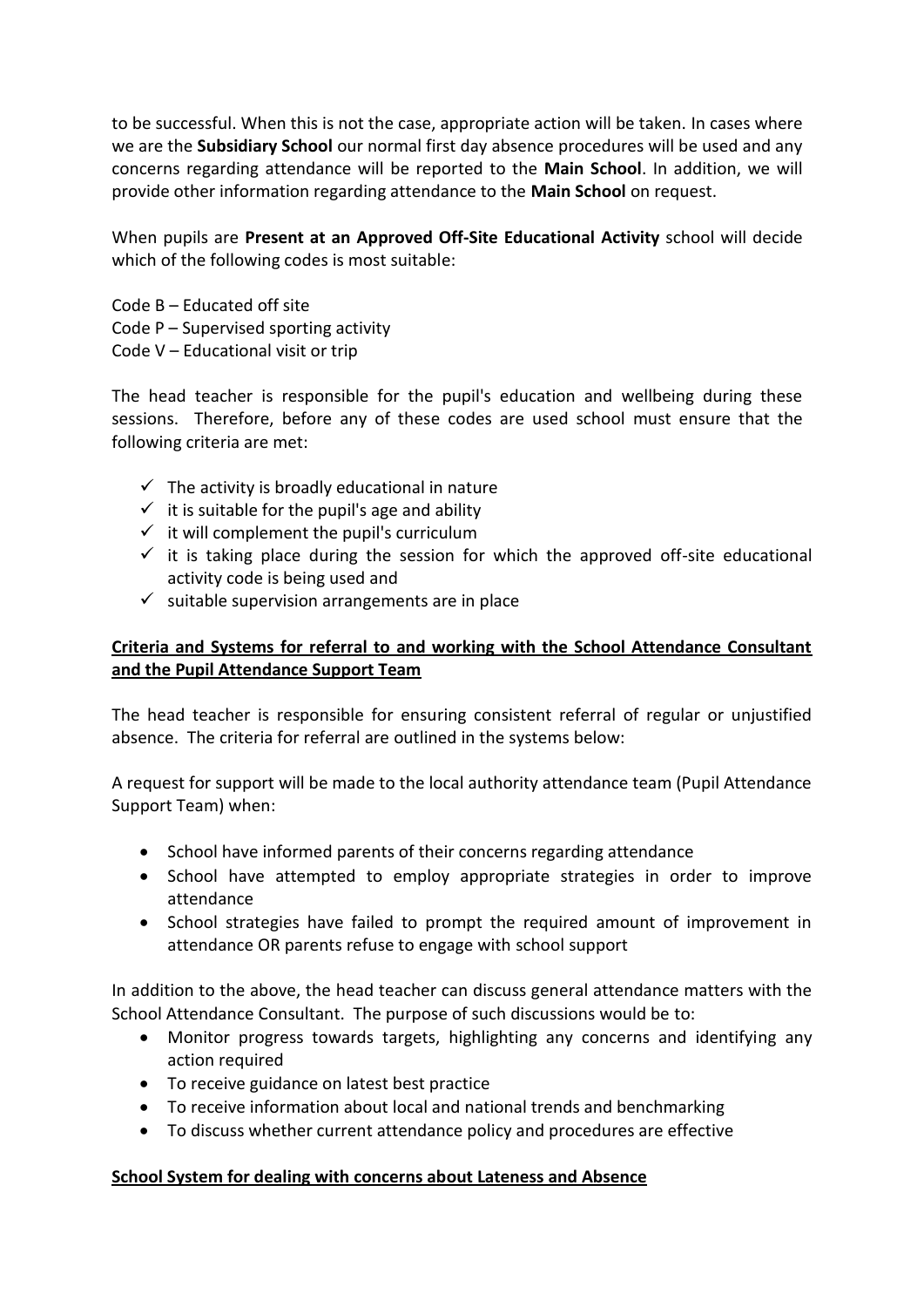The school office is responsible for advising the head teacher of pupils who are persistently late or absent as issues arise.

The class teacher is also responsible for raising concerns about lateness or absence of class members to the head teacher as issues arise.

In addition, the head teacher will use electronic systems to monitor the attendance of individual pupils at least once per half term.

Once concerns have been raised:

- The head teacher will discuss the matter informally with the family (including the pupil)
- Parents and children, if appropriate, will be asked to agree to a parenting contract, or take part in attendance panels, which will include the setting of targets and will be reviewed regularly
- When persistent lateness is an issue and/or parents fail to follow procedures by not accompanying late arriving pupils into school to sign them in, this will be communicated to parents via letter or a meeting in school as appropriate
- If lateness/absence persists, and school procedures fail to promote the required level of improvement, the head teacher will contact the Pupil Attendance Support Team who will attend meetings with the family and head teacher as appropriate and help school determine whether any further interventions are required. These interventions will include consideration of the use of legal measures (penalty notices and prosecution)
- Incentive and reward schemes will be used for individual pupils, as appropriate.

#### **Alternative provision and use of directions**

There are a range of reasons why pupils might be required to access educational provision at a venue other than their main school. The main reasons are listed below:

Pupils who have been excluded, either for a fixed period (for more than 5 days) or permanently,

When a pupil is unable to access provision at their main school for medical reasons

When a pupil is required to attend another venue for the purpose of improving behaviour; either on a temporary basis or with a view to making a permanent move to the alternative provision (managed move)

When a pupil is required to attend alternative provision, the governors of the main school must issue a written 'direction' informing all parents of the alternative provision which their child is required to attend.

## **Pupils who are unable to attend school for medical reasons**